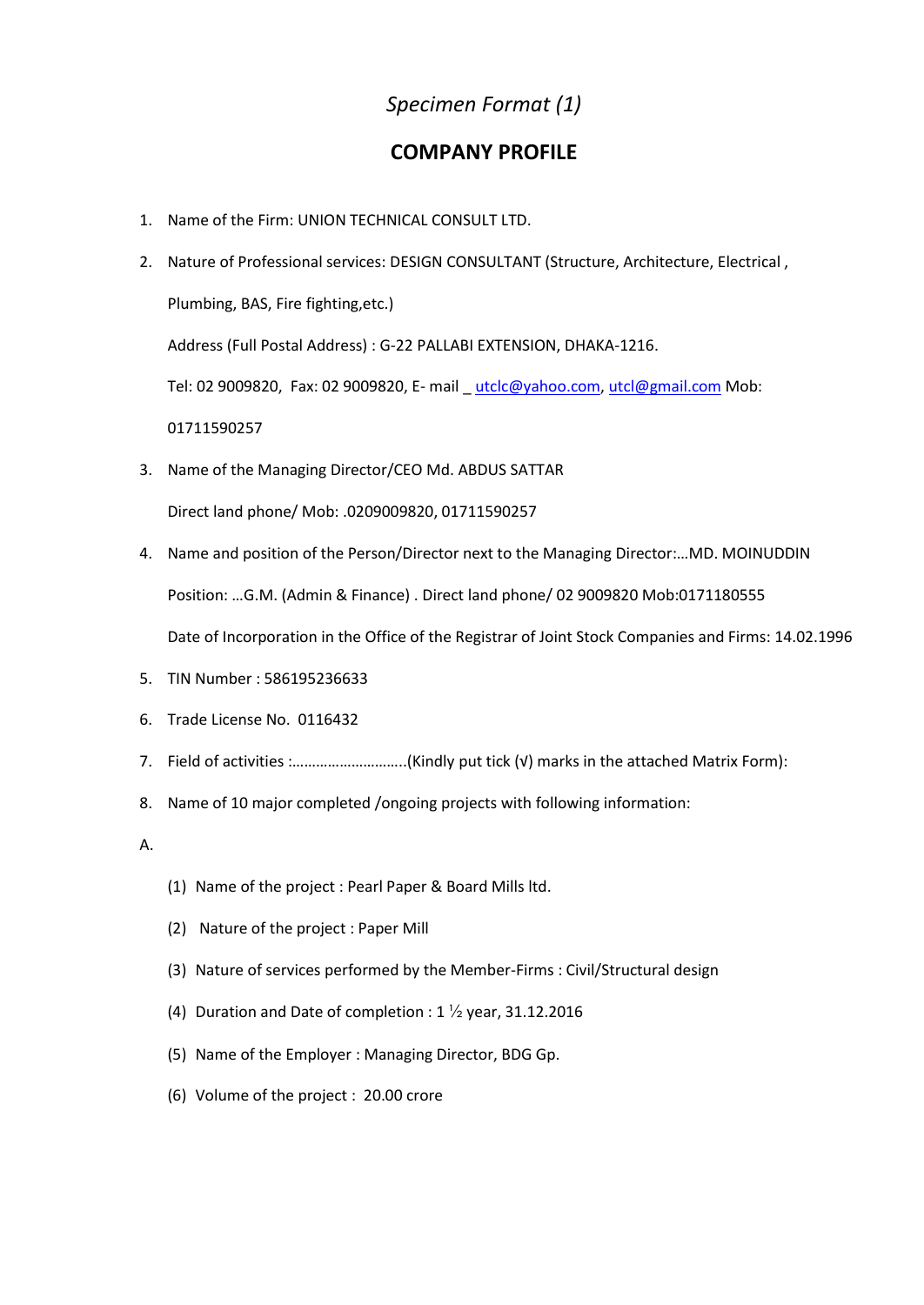- (1) Name of the project : Meghna Pulp & Paper Mills ltd.
- (2) Nature of the project : Paper Mill
- (3) Nature of services performed by the Member-Firms : Civil/Structural design
- (4)Duration and Date of completion : 2 year, 12.09.2015
- (5)Name of the Employer : Managing Director, Meghna Gp.
- (6)Volume of the project : 45.00 crore

C.

- (1)Name of the project : Sonargoan Flour Mills ltd.
- (2) Nature of the project : flour Mill
- (3)Nature of services performed by the Member-Firms : Civil/Structural design
- (4)Duration and Date of completion :  $\frac{1}{2}$  year, 28.06.2016
- (5)Name of the Employer : Managing Director, Meghna Gp.
- (6)Volume of the project : 12.00 crore

### D.

- (1)Name of the project : Meghna Multipurpose Jetty Project.
- (2) Nature of the project : E-crane, loading /unloading facilities
- (3)Nature of services performed by the Member-Firms : Civil/Structural design
- (4)Duration and Date of completion :  $\frac{1}{2}$  year, 01.09.2016
- (5)Name of the Employer : Managing Director, BDG Gp.
- (6)Volume of the project : 16.00 crore

## E.

- (1)Name of the project : United Fiber Industries ltd.
- (2) Nature of the project : Paper Mill
- (3)Nature of services performed by the Member-Firms : Civil/Structural design
- (4)Duration and Date of completion : 3 months, 27.09.2016
- (5)Name of the Employer : Managing Director, BDG Gp.
- (6)Volume of the project : 07.00 crore

B.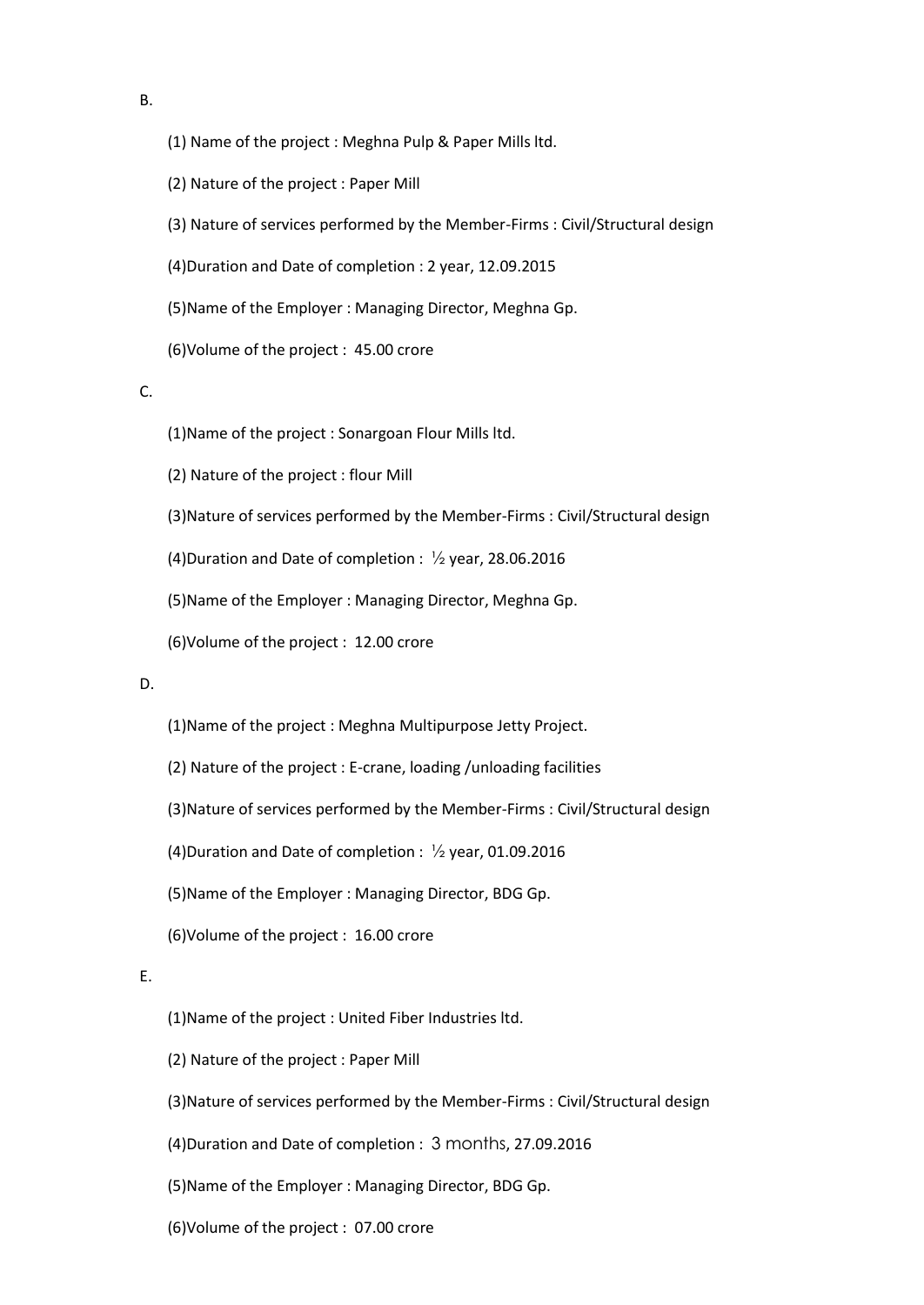F.

(1)Name of the project : Pearl Paper & Board Mills ltd. (workshop shed)

(2) Nature of the project : Paper Mill

(3)Nature of services performed by the Member-Firms : Civil/Structural design

(4)Duration and Date of completion : 3 months, 30.06.2016

(5)Name of the Employer : Managing Director, BDG Gp.

(6)Volume of the project : .70 crore

G.

(1)Name of the project : Meghna Cement Mills ltd.

(2) Nature of the project : Cement Mill

(3)Nature of services performed by the Member-Firms : Civil/Structural design(installation of new

packer foundation)

(4)Duration and Date of completion : ½ year, 23.05.2017

(5)Name of the Employer : deputy Managing Director, Cement sector B. G. C.

(6)Volume of the project : 15.00 crore

#### H.

(1)Name of the project : Bashundhara Industrial Complex ltd.

(2) Nature of the project : Packing Mill building

(3)Nature of services performed by the Member-Firms : Civil/Structural design

(4)Duration and Date of completion : ½ year, 11.01.2017

(5)Name of the Employer : Managing Director, Cement sector, B.G.C.

(6)Volume of the project : 18.00 crore

I.

(1)Name of the project : Bashundhara Food & beverage Industries ltd.

(2) Nature of the project : flour Mill

(3)Nature of services performed by the Member-Firms : Civil/Structural design

(4)Duration and Date of completion :  $\frac{1}{2}$  year, 18.02.2017

(5)Name of the Employer : Sr. E. Director, (construction) B.D.G.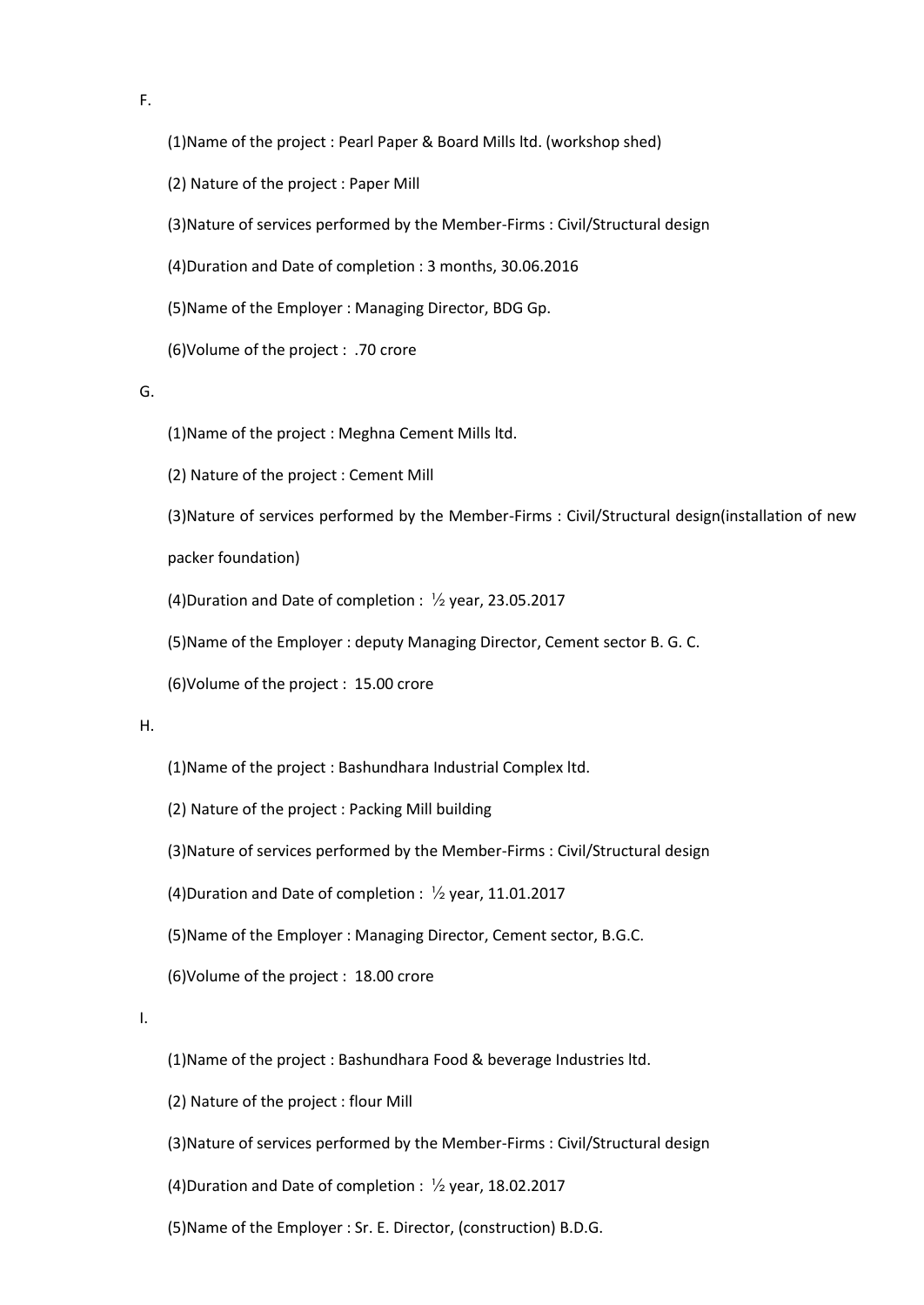(6)Volume of the project : 85.00 crore

J.

(1)Name of the project : Bashundhara Paper Mills ltd.

(2) Nature of the project : Tissue Paper Mill

(3)Nature of services performed by the Member-Firms : Civil/Structural design

(4)Duration and Date of completion :  $\frac{1}{2}$  year, 22.03.2017

(5)Name of the Employer : Sr. E. Director, (construction), B.G.C.

(6)Volume of the project : 120.00 crore